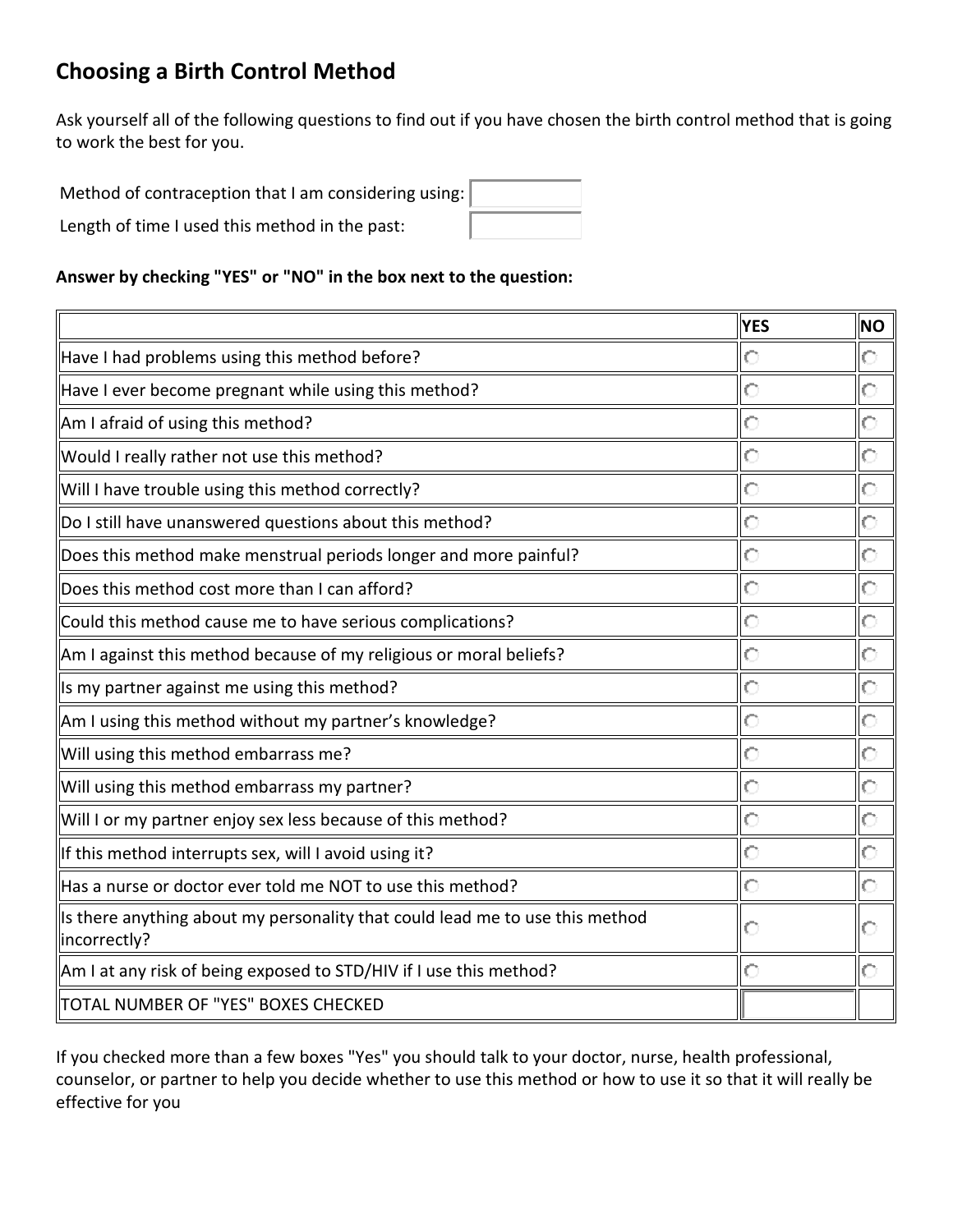# **Contraceptive Methods**

**Perfect Use** – is the percentage of women that will NOT get pregnant when the method is used as directed each and every time without any mistakes.

**Typical Use**– is the percentage of women that do NOT get pregnant while practically using the method. This includes occasional irregular use, incorrect use, mistakes and biologic differences.

| Primary Birth<br><b>Control</b>        | <b>How to Use</b>                                                                             | <b>Perfect Use</b>                                            | <b>Typical Use</b>                               | <b>Rx Needed</b> | Protects<br><b>Against</b><br><b>STDs</b> |
|----------------------------------------|-----------------------------------------------------------------------------------------------|---------------------------------------------------------------|--------------------------------------------------|------------------|-------------------------------------------|
| Abstinence                             | Not having vaginal sex                                                                        | $ 100\%$                                                      | 100%                                             | <b>No</b>        | See<br>Handout                            |
| <b>Birth Control Pills</b>             | Take 1 pill at the same<br>time every day as<br>directed. You have a<br>period every 28 days. | 99.9%                                                         | 95%                                              | Yes              | No                                        |
| Progestin-only<br>Pills                | Take 1 pill at the same<br>time every day as<br>directed, there are no<br>hormone-free days.  | 99.7%                                                         | 92%                                              | Yes              | No                                        |
| Depo-Shot                              | Get a shot every 3<br>months                                                                  | 99.7%                                                         | 97%                                              | Yes              | No                                        |
| Patch                                  | Apply to skin and<br>change weekly                                                            | 99.7%                                                         | 92%                                              | Yes              | No                                        |
| Vaginal Ring                           | Insert monthly and<br>leave in place for 21<br>days-leave out for<br>7 days for period        | 99.7%                                                         | 92%                                              | Yes              | No                                        |
| Spermicide                             | Apply every time<br>before sex                                                                | 82%                                                           | 71%                                              | <b>No</b>        | No                                        |
| Diaphragm                              | Insert every time<br>before sex, use with<br>Spermicide                                       | 94% with<br>spermicide                                        | 84% with<br>spermicide                           | Yes              | <b>No</b>                                 |
| Cervical Cap<br>After 1st<br>pregnancy | Before 1st   Insert every time<br>pregnancy  before sex, use with<br>Spermicide               | 91% with<br>$\bullet$<br>spermicide<br>80% with<br>spermicide | 84% with<br>spermicide<br>68% with<br>spermicide | <b>Yes</b>       | No                                        |
| Female Condom                          | Insert every time<br>before sex                                                               | 95%                                                           | 79%                                              | No               | Yes                                       |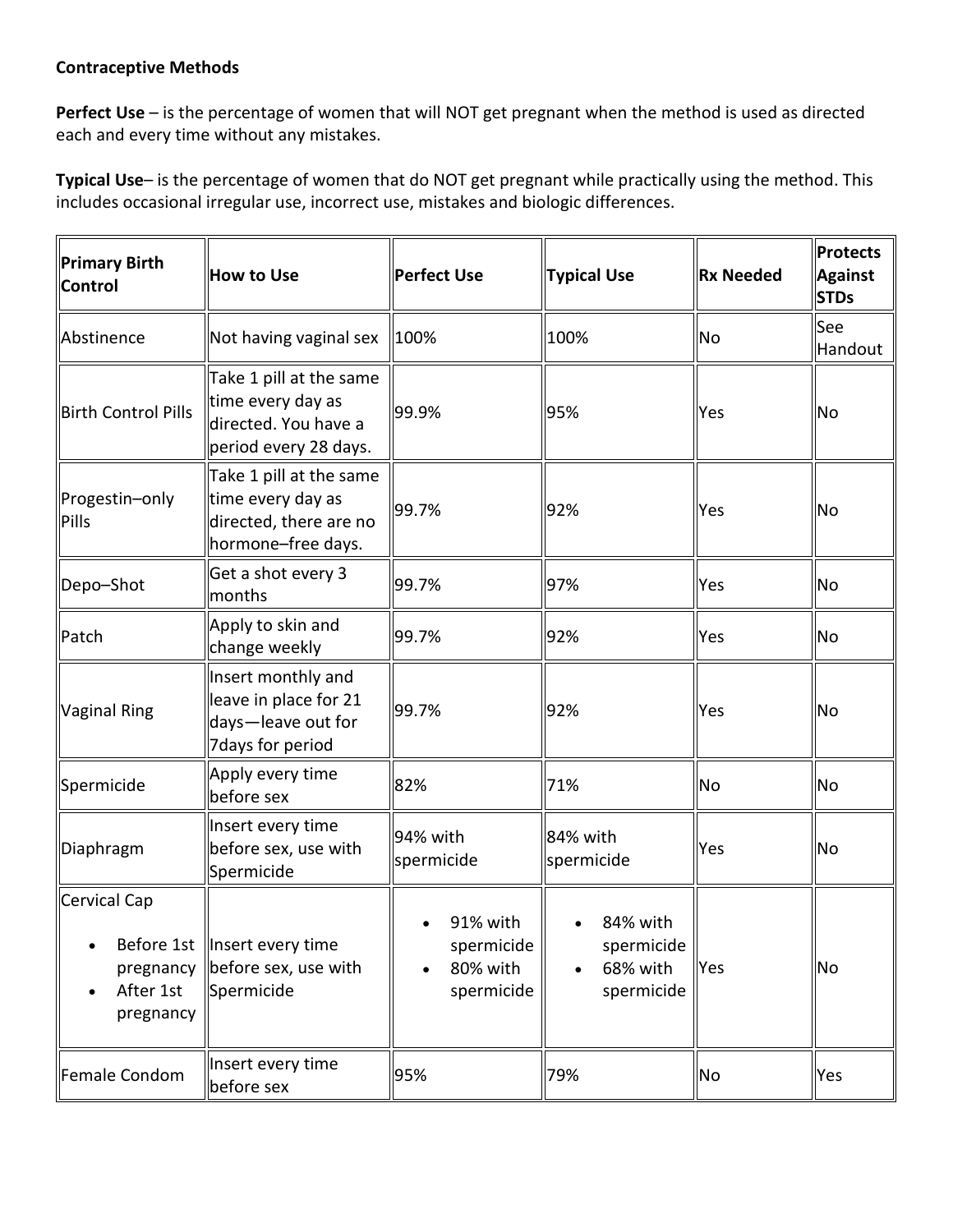| Male Condom                           | Wear every time<br>during sex; Never use<br>with a Female Condom                                                                                     | 98%   | 85%     | <b>No</b>                                                          | Yes       |
|---------------------------------------|------------------------------------------------------------------------------------------------------------------------------------------------------|-------|---------|--------------------------------------------------------------------|-----------|
| <b>IUD</b> (hormonal)                 | Inserted in the uterus<br>by a doctor and can<br>remain in place for up<br>to 5 years                                                                | 99.9% | 99.9%   | <b>IUD</b> inserted<br>by a<br>healthcare<br>professional          | <b>No</b> |
| IUD (copper)                          | Inserted in the uterus<br>by a doctor and can<br>remain in place for up<br>to 10 years                                                               | 99.4% | 99.2%   | <b>IUD</b> inserted<br>by a<br>healthcare<br>professional          | <b>No</b> |
| Withdrawal                            | When the man<br>withdraws his penis<br>before ejaculating                                                                                            | N/A   | N/A     | <b>No</b>                                                          | <b>No</b> |
| <b>Tubal Ligation</b><br>"Tubes Tied" | No action required<br>after surgery                                                                                                                  | 99.5% | 99.5%   | <b>Performed</b><br>Surgically                                     | <b>No</b> |
| Vasectomy                             | No action required<br>after surgery                                                                                                                  | 99.9% | 99.85%  | Performed<br>Surgically                                            | <b>No</b> |
| Emergency<br>Contraception            | Take 1st pill within 72<br>hours after<br>unprotected sex or<br>contraceptive method<br>failure. Take second pill<br>12 hours after the 1st<br>dose. | 89%   | unknown | No, if 18 years<br>old or older.<br>Yes, if under<br>18 years old. | <b>No</b> |

# **Diaphragm**

A diaphragm is a dome–shaped rubber cup with a firm rim that fits snugly over the cervix and is held in place by suction and support of the vaginal wall. A diaphragm prevents pregnancy by stopping the sperm from passing through the cervical opening and should always be used with a sperm killing cream or jelly. Your doctor will fit you with the correct size diaphragm for your body, but you will have to learn how to put it in and take it out yourself.

Perfect Use: 94% effective with Spermicide Typical Use: 84% effective with Spermicide

# **How to Use the Diaphragm:**

- Put a teaspoon of spermicidal cream or spermicidal jelly into the cup of the diaphragm.
- Spread a small amount of spermicide around the edge with your fingertip.
- Find a position that is comfortable for you to insert the diaphragm; standing with one leg up, squatting, or lying down.
- Hold the diaphragm with the dome facing down (the spermicide up) and press the opposite sides of the rim together between your thumb and third finger.
- Push the compressed diaphragm gently inward (towards your backbone, not straight in) as far as it can go.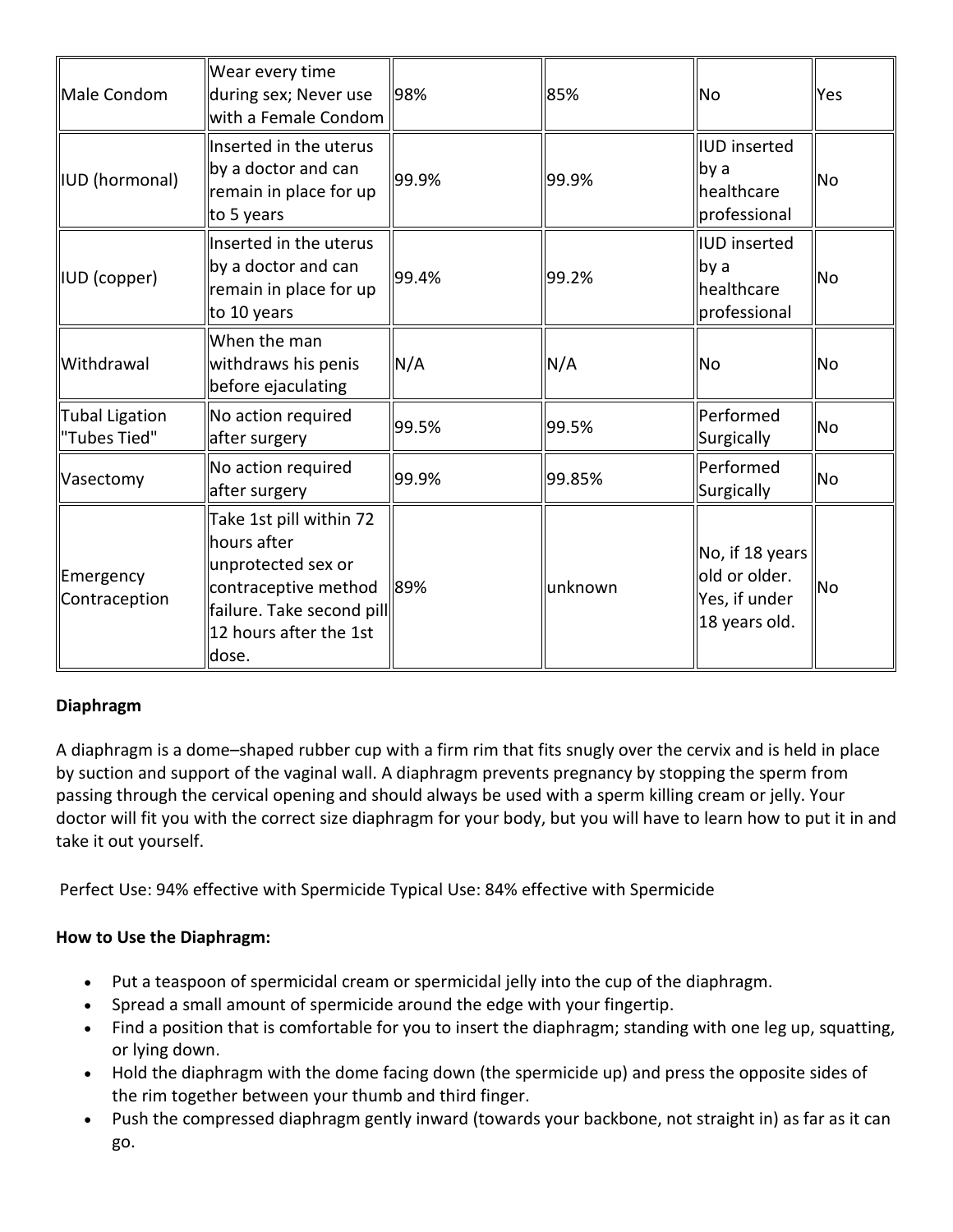- Use your pointer finger to push the front rim of the diaphragm up until it is firmly in place just behind the pubic bone. Use your pointer finger to check that the diaphragm is in place over the cervix. When it is in correctly, you should not be aware that it is there.
- The diaphragm should be removed six hours after having sex.
- If you wish to have sex again (before removing the diaphragm) you should insert more spermicidal jelly or cream. Simply fill and insert the applicator, then apply spermicide into the upper part of the vagina. Wait six hours from time of last sex to remove the diaphragm.
- To remove: hook your pointer finger behind the front rim of the diaphragm and pull out.
- After use, wash your diaphragm with mild soap and warm water. Store in a cool dry place. Don't use the diaphragm if it looks dry, cracked, or if it has a hole or tear.

# **Advantages:**

- Reusable
- Can be put in up to 6 hours before having sex
- Can be used with or without partner knowing
- Reversible
- Does not change hormone levels

# **Disadvantages:**

- Does NOT protect against STIs, including HIV/AIDS
- May be difficult for some women to learn how to insert it
- May increase risk for vaginal and urinary tract infections
- Some women may be allergic to the rubber or spermicide

# **Emergency Contraception**

Emergency Contraception (EC) is also known as Plan B® or "the morning after pill." Emergency Contraception is a second chance when you need it. Emergency Contraception should be used when you feel that your birth control method failed, after having unprotected sex, or after being forced to have sex.

The sooner you take Emergency Contraception the more effective it is. When taken within 72 hours of unprotected sex, Emergency Contraception can reduce your risk of pregnancy by 89%. The effectiveness of Emergency Contraception decreases after the window of 72 hours (3 days) has past.

# **Emergency Contraception is NOT a substitute for using a regular form of birth control. It should be used in emergencies when your regular birth control method fails. For example:**

- If a condom breaks
- If you forget to take your birth control pills
- If you don't correctly use any other form of birth control

Emergency Contraception does NOT protect against sexually transmitted infections, including HIV/AIDS.

# **Emergency Contraception is NOT the "Abortion Pill."**

- Emergency Contraception is used to prevent pregnancy; it is not effective if you are already pregnant.
- Emergency Contraception will not terminate an existing pregnancy.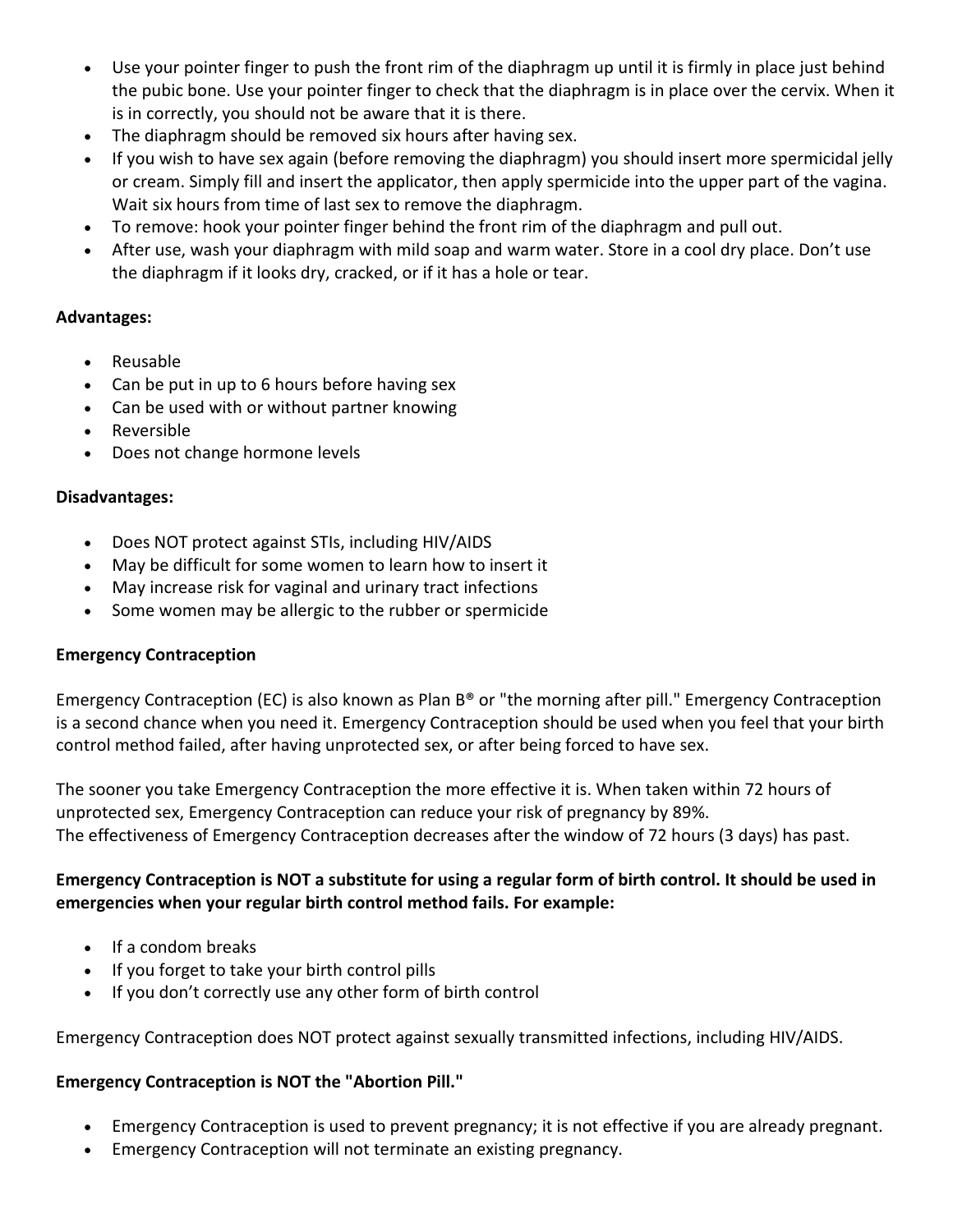# **Where do you get Emergency Contraception?**

If you are 18 years old or older you can buy Emergency Contraception from a pharmacy without a prescription. You must have valid ID with you to prove that you are over 18. If you are younger than 18 you must ask your doctor for a prescription and take your prescription to a pharmacy to be filled. For more information on Emergency Contraception and how to get it: call 1–888–NOT–2–LATE.

# **How to Take Emergency Contraception**

- The 1st pill should be taken as soon as possible within 72 hours of unprotected sex or contraceptive failure.
- The 2nd pill should be taken 12 hours after the 1st pill.

# **Emergency Contraception has no serious or lasting medical side effects. Some possible side effects include:**

- Nausea
- Stomach pain
- Headaches
- Dizziness
- Breast tenderness
- Some women experience menstrual changes such as spotting or bleeding before their next period
- Some women may have a heavier or lighter next period, or a period that is early or late. If your period is more than a week late, you should get a pregnancy test.

Some specific types of birth control pills can also be used as Emergency Contraception. Consult your doctor before using regular birth control pills as Emergency Contraception. Your doctor will let you know if your type of birth control pills can work as Emergency Contraception and when and how many pills to take if needed.

#### **Female Condom**

The Female Condom is a soft, loose–fitting polyurethane sheath that is less likely to break than a male condom. It contains two flexible polyurethane rings. One rings lies inside the sheath and has two functions: it makes the female condom easier to insert and it helps the female condom stay in place. The second ring forms the external, open end of the condom and remains outside of the vagina after insertion.

Perfect Use: 95% effective Typical Use: 79% effective

# **Advantages:**

- Can be inserted up to 8 hours before intercourse so that it won't interrupt spontaneity
- Unlike the male condom, it can be used with oil or water–based lubricants
- Does not affect the male partner's stimulation
- The female condom forms a barrier between the penis and the vagina, cervix, and external genitalia, providing additional protection from contracting an STD/HIV
- Requires no special storage; does not deteriorate in high temperatures or humidity
- Can be purchased at many drug stores

#### **Disadvantages:**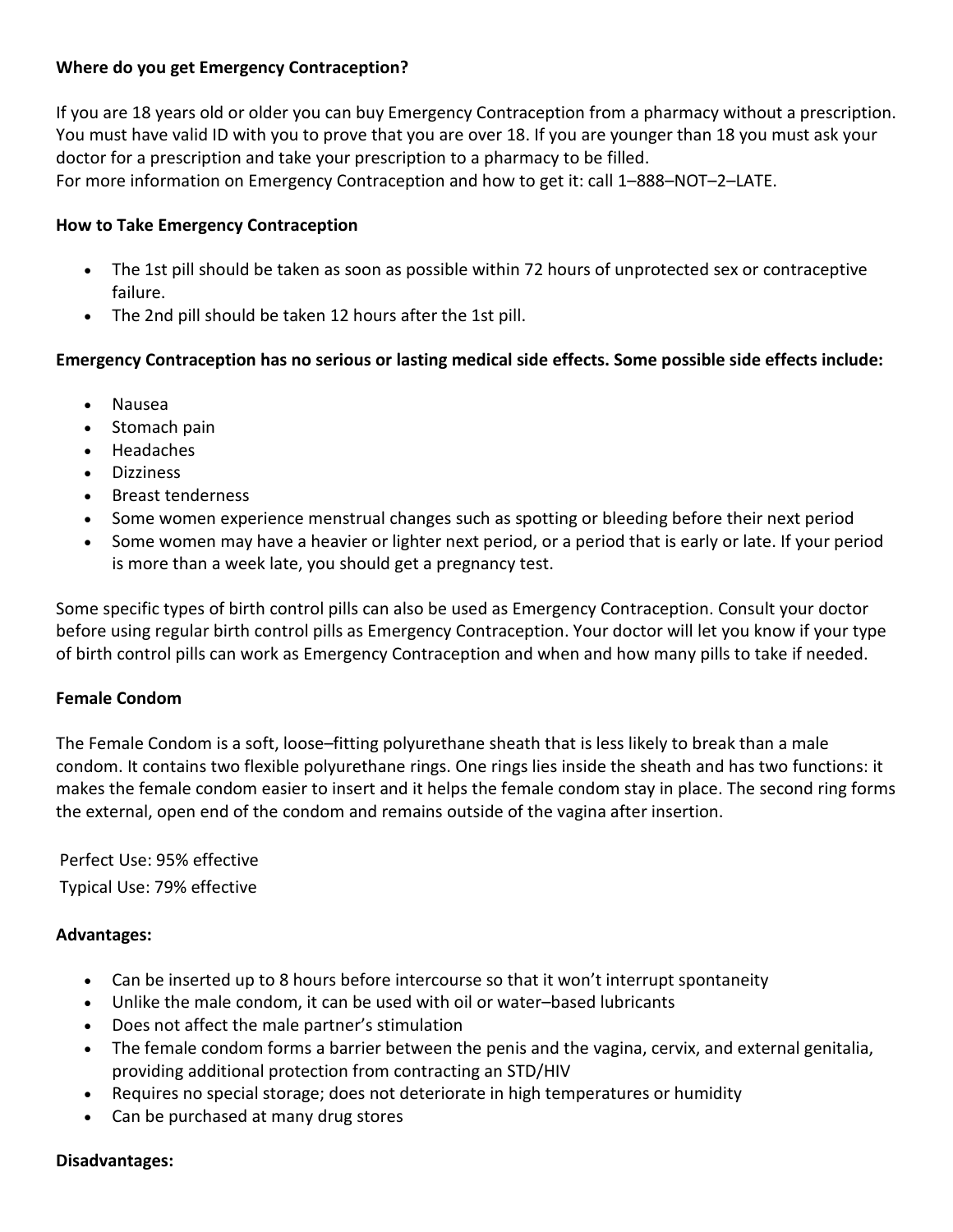- The female condom is more expensive than a male condom and cannot be reused
- Cannot be used with a male condom, as the friction can cause both to tear
- Women may feel uncomfortable touching their vagina to insert and remove the condom
- Sometimes difficult to insert
- Can be noisy. Lubricate the inside and the outside of the condom to minimize noise

# **How to Insert and Remove a Female Condom**

- Check the expiration date.
- Remove the condom and spread lubrication from the pack on the condom.
- Hold the inner ring between your thumb and pointer finger.
- Squeeze the sides of the inner ring together and grasp it firmly.
- Decide on a comfortable position to insert the condom—sitting, squatting or lying down.
- Locate the opening of the vagina and separate the outer lips.
- Push the inner ring up into the vagina as far as possible.
- Insert your pointer finger and middle finger into the condom to make sure that it is in place.
- About 1 inch of the condom including the outer ring will remain outside the body.
- Once the penis enters the vagina, the ring should remain outside the vagina, protecting the external genitalia from contact. (There is a possibility that on entering the vagina the penis will push the outer ring into the vagina or the penis will enter to the side between the condom and the vaginal wall. If either thing happens, stop immediately! Remove the penis and adjust the outer ring until it is once again outside the vagina. Guide the penis into the female condom.)
- To remove: Before standing, grasp the outer ring and twist the condom to seal in the semen.
- Gently pull out the twisted condom.
- Place the condom in a tissue or in the empty package and throw it away, do not flush it.

# **IUD**

# **What is an IUD?**

IUD stands for Intrauterine Device. It's a small, plastic, T–shaped object that is inserted through the cervix and placed in the uterus. A small string hangs down from the IUD into the upper part of the vagina (you can't see the string). There are two types of IUDs: copper and hormonal.

Hormonal IUD (Can be left in place for up to 5 years) Perfect Use: 99.9% effective Typical Use: 99.9% effective Copper IUD (Can be left in place for up to 10 years) Perfect Use: 99.4% effective Typical Use: 99.2% effective

# **How Does it Work?**

IUDs prevent the sperm from fertilizing the egg. A copper IUD increases uterine fluid that contains copper ions, enzymes, and white blood cells that weaken sperm.

A hormonal IUD causes a thickening of cervical mucous which blocks sperm, decreases sperm survival and decreases growth of the uterine lining which is needed to support a pregnancy.

# **Important Considerations**

• A woman needs to reach into her vagina and check the string after her period ends each month. Do NOT pull on the string; just make sure that the IUD is still in place.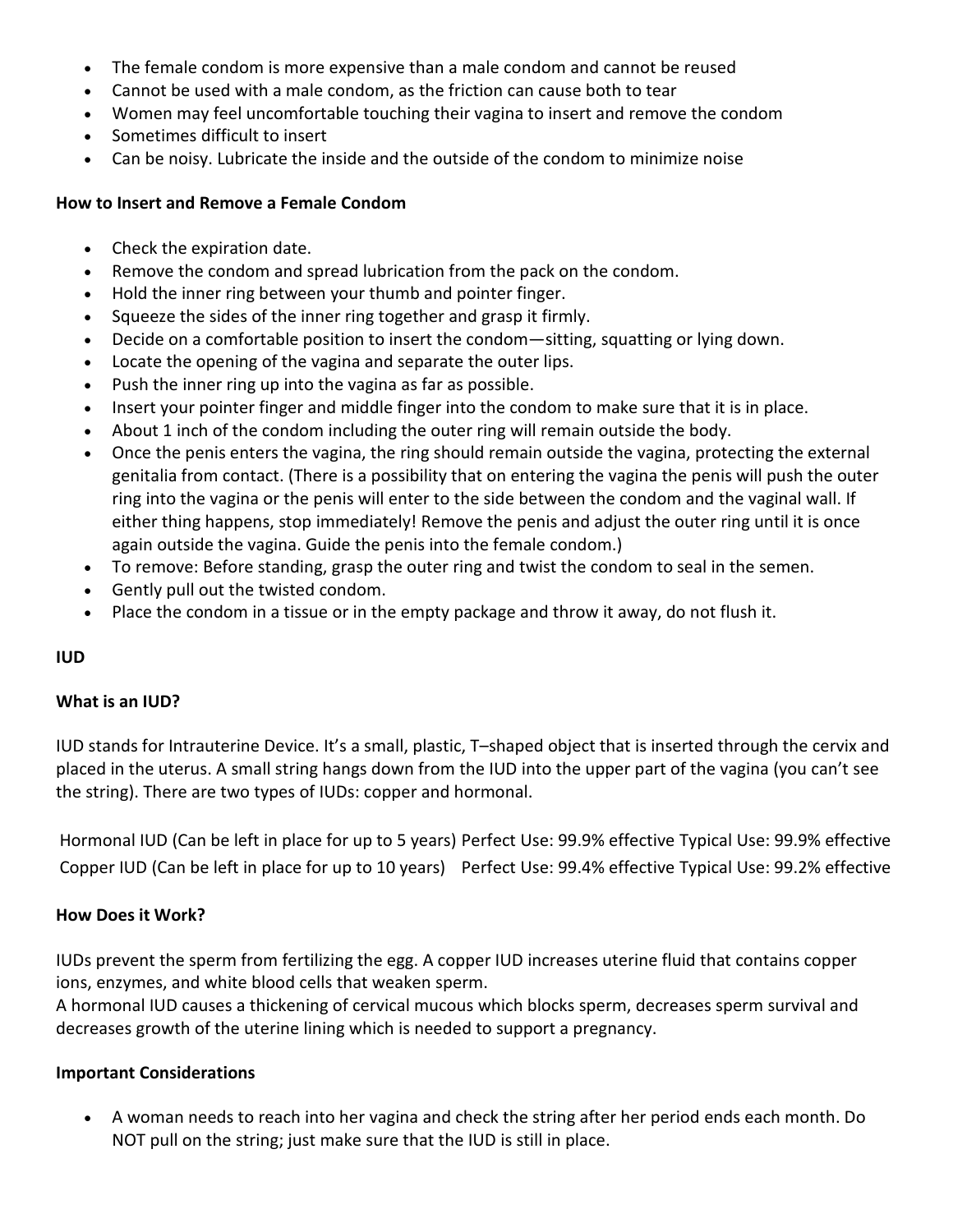• Getting an STD while using an IUD may increase your risk of having a serious pelvic infection, so its important to use a condom if a woman has multiple sexual partners.

# **Advantages:**

- Very effective
- Requires no daily attention
- Immediately effective
- Allows sexual spontaneity
- Decreased risk of tubal pregnancy

# **Disadvantages:**

- Must be inserted and removed by a medical professional
- Does not protect against STIs, HIV/AIDS
- May cause more difficult periods
- Cramping and pain for 15 minutes after insertion
- Can unexpectedly come out. Contact you doctor if this happens.

# **Male Condom**

A male condom is a sheath of thin rubber used to cover the erect penis. The condom prevents semen from entering the vagina, preventing pregnancy and reducing the amount of genital skin–to–skin contact, which reduces the transmission of some STIs. Use only latex and polyurethane condoms, because condoms made of animal skins ("natural skin" and "lambskin") or other materials have small pores that allow viruses to pass through.

Perfect Use: 98% effective

Typical Use: 85% effective

(Using Spermicide along with a Condom increases the effectiveness up to 99%)

# **Advantages:**

- Protects against STIs (including HIV/AIDS) during vaginal, oral or anal sex
- Easy to use and accessible– available at drug stores and convenient stores
- Does not affect future fertility
- Delays premature ejaculation

# **Disadvantages:**

- May slip off, leak, or break
- May interfere with spontaneity and/or sexual sensations
- Must be stored in a cool, dry place
- Must be used correctly

# **How to Put on a Male Condom**

- Check the expiration date.
- Carefully open an edge of the package without damaging the condom. Don't use scissors or teeth.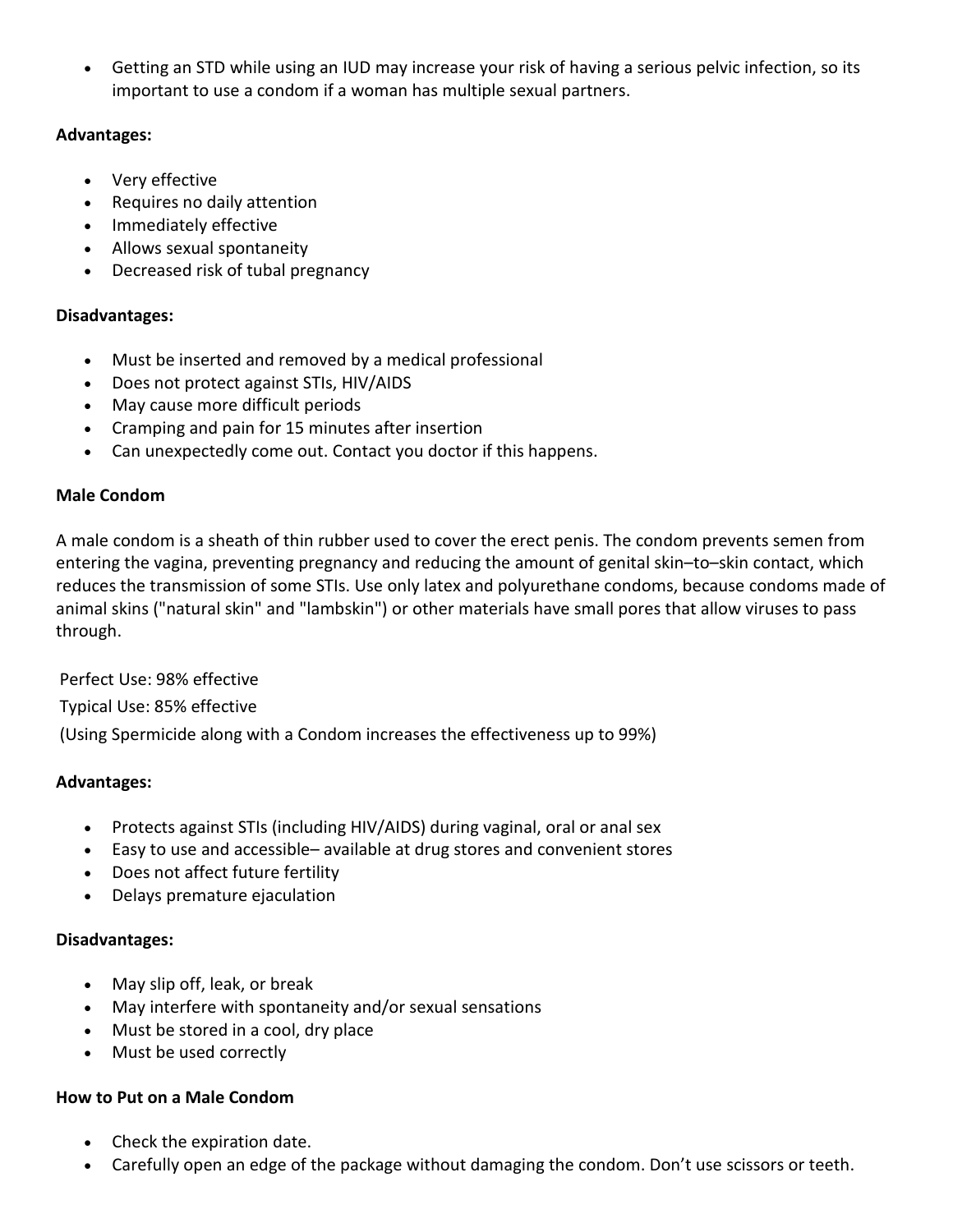- Inspect the condition. Condoms in damaged packages or showing signs of deterioration (brittleness, stickiness, or discoloration) should not be used regardless of the expiration date.
- Before there is any sexual contact, but after the penis is erect, squeeze the tip of the condom and place the rolled condom on the head of the penis.
- Continue to squeeze the tip of the condom and with the other hand roll the condom down over the shaft of the penis, leaving a half–inch space at the tip of the condom to collect the semen.
- Roll the condom down so that it covers the entire penis, down to the base of the penis.
- After ejaculation, withdraw the penis while still erect so the semen stays inside the condom.
- Hold the rim on the condom as you withdraw to make sure that the condom does not slip off.
- Carefully remove the condom without spilling any semen.
- Wrap the condom in tissue and put it in the trash. Don't flush the condom down the toilet.
- Use a new condom for every act of vaginal, oral, or anal intercourse.
- If you think the condom broke, tore, or leaked contact your doctor immediately to get emergency contraception.

# **Condom DO's and DON'Ts**

- Do use a fresh condom for each erection.
- Do put a condom on before any skin–to–skin contact, and leave it on until sex is finished.
- Do use water–based lubricants. Don't ever reuse a condom.
- Don't use two condoms at once.
- Don't use a male condom and a female condom at the same time.
- Don't keep condoms in a car, wallet, pocket or any place where heat and friction can weaken the rubber.
- Don't use oil–based lubricants.

# **The Pill**

Birth Control Pills are a combination of the hormones estrogen and progestin. These hormones stop a woman from ovulating (releasing an egg into the fallopian tube,) prevent an egg from implanting in the wall of the uterus and cause the cervical mucus to thicken, blocking sperm.

Perfect Use: 99.9% effective Typical Use: 95% effective

To make the pills most effective, swallow one pill at the same time every day. At the very least, you should always take your pill within a 3–hour window every day. Being on a schedule and taking your pill at the same time every day will also prevent you from forgetting.

# **Are birth control pills safe?**

Yes, the pill is very safe and has been used for over 30 years by millions of women.

# **Advantages:**

- May make periods lighter and less painful
- May improve acne
- Does not interfere with sex
- Can stop taking at any time if you wish to become pregnant
- Decreases risk for ovarian and endometrial cancer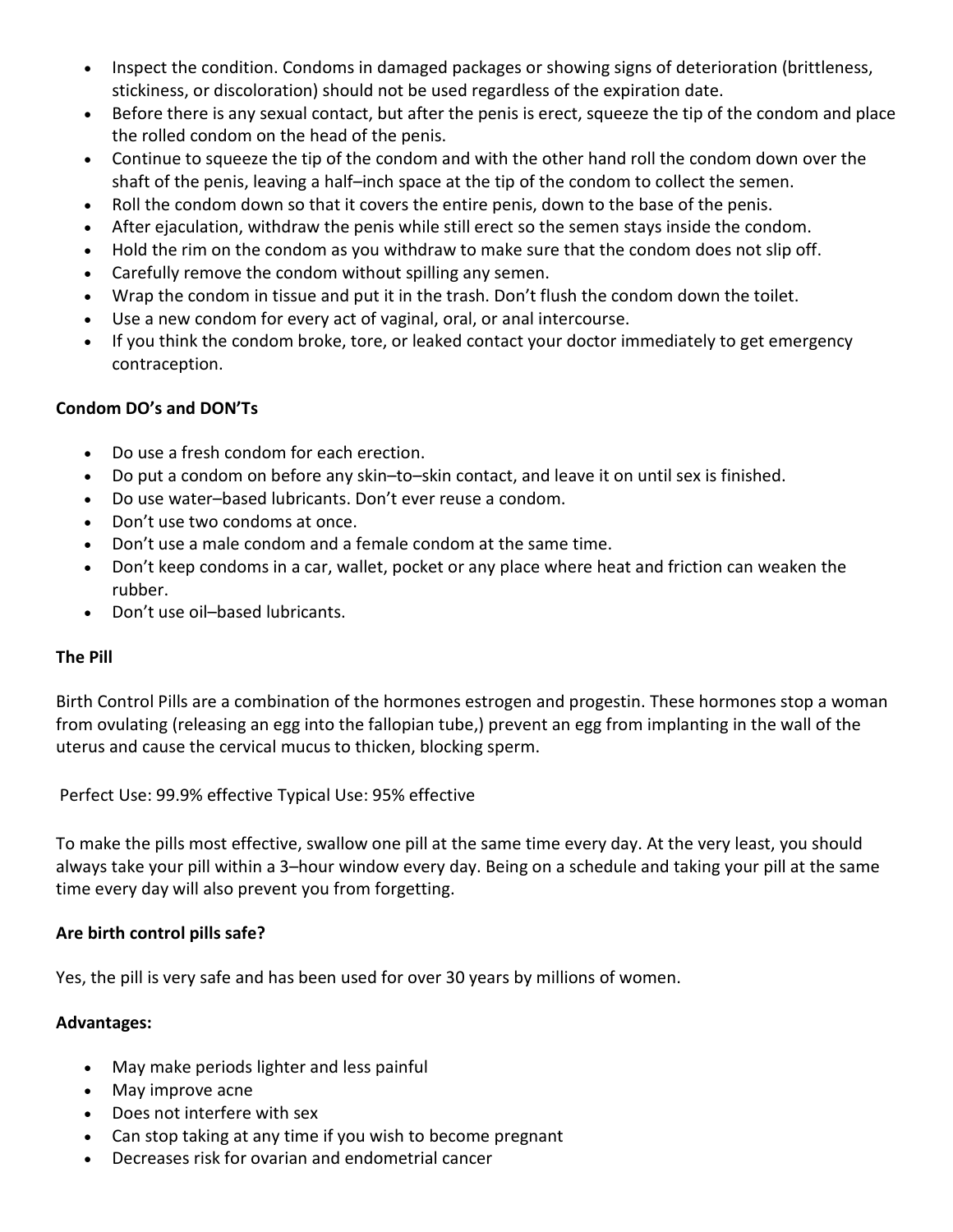#### **Disadvantages:**

- Does NOT protect against STIs
- May increase the risk of stroke, heart attack, blood clots, and high blood pressure for some women (especially for smokers over 35 years old)
- Risk pregnancy if you forget to take your pill at the same time every day
- Need to have a prescription

# **Warnings: Use a backup birth control method (ex. Condom):**

- If it's the first month you are on the pill
- To protect yourself from STDs/HIV
- If you take a pill late
- If you miss taking any pills
- If you stop taking the pills
- If you are taking other mediations or herbal supplements (talk to your doctor).

If you forget to take a pill, take it as soon as you remember if it's the same day. If you skip one day or more, consult your doctor and use alternative birth control every time you have sex.

There are two other types of birth control pills; extended–cycle pills and progestin–only pills. Both types prevent pregnancy in the same way as traditional birth control pills. If a woman is on extended–cycle pills she gets her period 4 times a year (every 3 months) rather than once a month. Progestin–only pills, also known as the Minipill, do not contain any estrogen and are often prescribed to women that are breastfeeding. Both types of pills are completely safe.

# **The Patch**

OrthoEvra, otherwise known as the Patch, is a lightweight, thin, flexible, beige–colored, square patch that looks a lot like a Band–Aid. You can wear the patch on 1 of 4 areas of the body. The birth control patch should not be worn on any other areas of the body. Once the patch sticks to the skin, it releases a combination of estrogen and progestin hormones into the blood stream which stops ovulation, prevents the egg from implanting in the uterus and causes cervical mucus to thicken and block sperm.

Perfect Use: 99.7% effective

Typical Use: 92% effective

The patch has shown to be less effective in women weighing more than 198 pounds.

# **Advantages:**

- Easy to use
- You don't have to remember it daily, just put a new patch on every week for three weeks
- Affects fertility one week at a time
- Does not interrupt sex
- Regulates periods, lighter periods
- Decreases menstrual pain and PMS
- May improve acne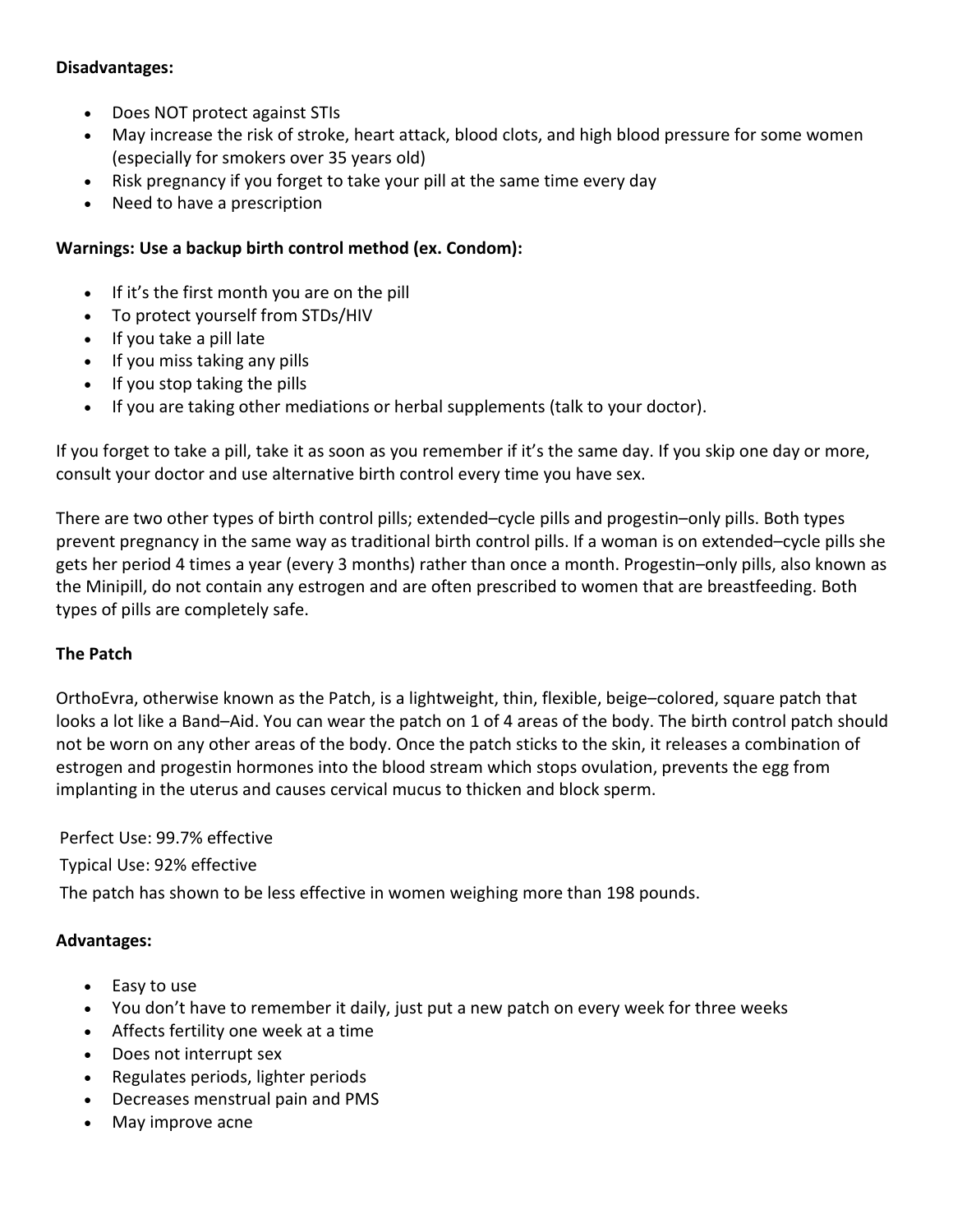#### **Disadvantages:**

- Should NOT use the patch if you are a smoker or are over 35 years old
- Difficult to hide so your partner will most likely see it and other people may also see it depending on the positioning of the patch and the type of clothing that is worn
- Does NOT protect against sexually transmitted infections, including HIV/AIDS
- Possible side effects include: nausea, weight gain, headaches, dizziness, and breast tenderness
- Possible skin irritation or rashes at the site of the patch
- Irregular bleeding
- Requires a prescription
- May increase risk of stroke, heart attack, blood clots, and high blood pressure for some women (especially women over 35 who smoke)

#### **How the Patch Works:**

- Apply a new patch to your upper outer arm, upper torso (front and back, excluding the breasts), abdomen, or buttock once a week on the same day for 3 weeks in a row
- During the 4th week, do not wear a patch, which will be your period week
- At the end of that week, start another cycle of patches
- The patch should only be applied to clean, dry skin. Do not put creams, lotions, oils, powder, or makeup on or near your patch

# **The Ring**

The vaginal contraceptive ring (NuvaRing®) is a flexible, soft, transparent plastic ring that you insert into your vagina. The ring is about 2 inches in diameter and is held in place by the muscles in your vaginal wall. The ring releases hormones (estrogen and progestin) in steady, low doses that work the same way as the hormones in the pill and patch. Once inserted into the vagina the ring is continuously worn for 3 weeks.

# **How to Insert and Remove the Vaginal Ring:**

- Insert one ring into your vagina, using any position you find comfortable: standing with one leg up, squatting, or lying down. Squeeze the ring between your thumb and pointer finger and place the leading edge into the opening of your vagina.
- Place the ring high in the vault of your vagina, against the wall. The exact position of the ring is not critical for it to work.
- Leave the ring in place for 3 weeks. Do NOT remove the ring for sex.
- After 3 weeks, remove the ring by hooking your pointer finger around the ring or by grasping the rim between your pointer finger and your middle finger and pulling it out. Leave the ring out for 7 days and you will have your period.
- Throw it out in the trash. Do NOT flush the ring down the toilet.
- After the 7–day break, insert a new ring to begin the cycle again. Always insert the ring on the same day of the week, even if you have not finished your period.
- If the ring is out of your vagina for more than 3 hours during the 21–day period, re–insert it and use a back–up method (ex. condom). If you have had unprotected sex, use emergency contraception.

# **Advantages:**

Simple and easy to use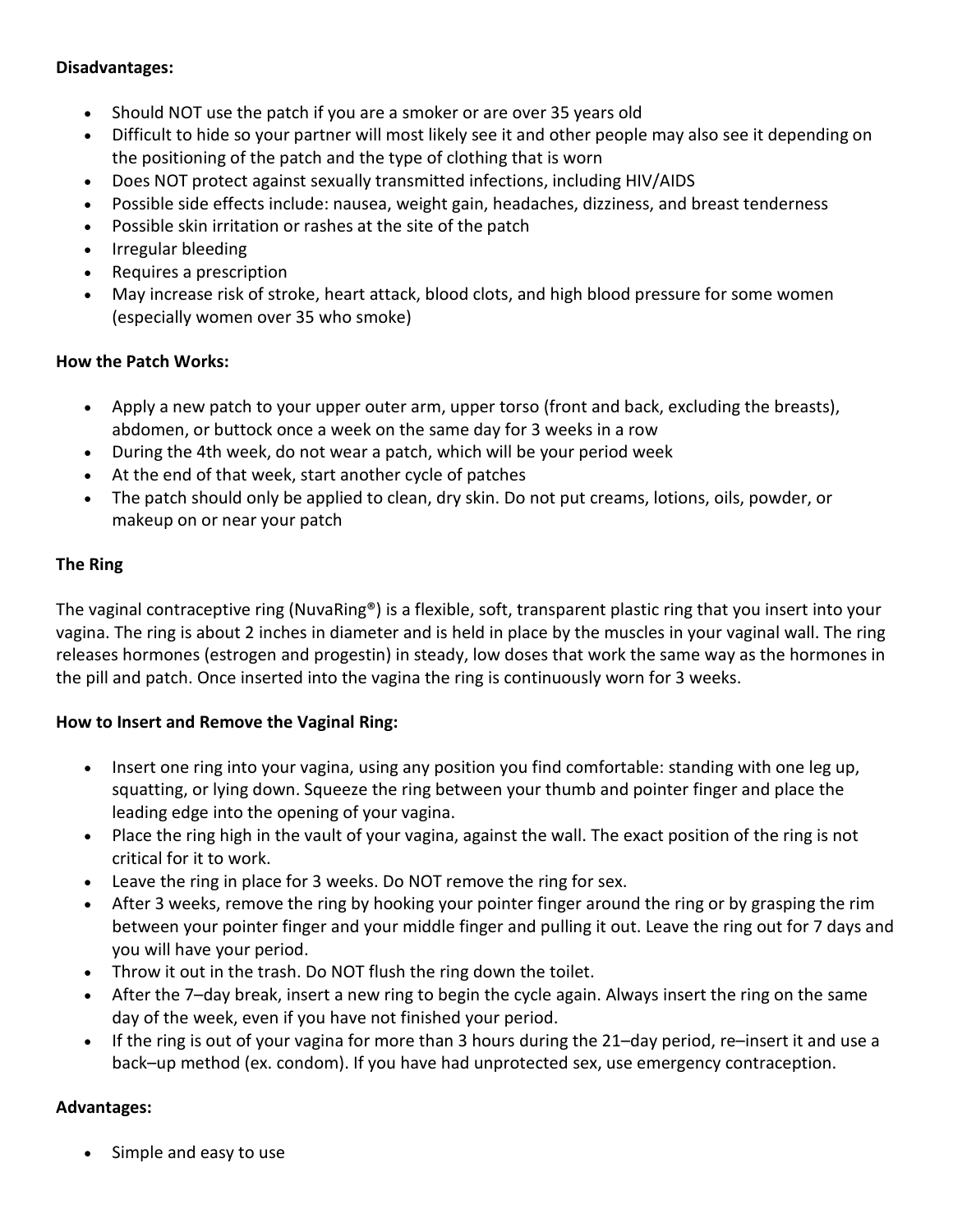- Can be worn without any hassle for 3 weeks
- Does not interfere with sex
- Reversible
- Regulates periods and makes periods lighter
- Decreases menstrual pain and PMS
- Decreases risk of ovarian and endometrial cancer

#### **Disadvantages:**

- May be difficult to insert and remove
- Women may feel uncomfortable touching their vagina to insert and remove the ring
- Does NOT protect against STIs
- Must avoid storing the ring in direct sunlight or at temperatures above 86º F. High temperatures increase the chance that the hormones will release off the ring, making it less effective. Rings may be stored at room temperature (77º F) for up to four months, though refrigerated storage is best.

#### **The Shot**

Depo–Provera, also known as The Shot or the Depo–shot, is a hormonal shot that is injected into a muscle every 12 weeks (or 3 months). The shot has a high dose of Progestin (no estrogen) and is usually injected into the arm or buttock This is a very safe and effective form of birth control.

#### **The high level of progestin hormone:**

- Stops the woman from ovulating (releasing an egg into the fallopian tube)
- Decreases chance that an egg will implant in the wall of the uterus
- Causes the cervical mucus to thicken, which blocks the sperm

Perfect Use: 99.7% effective

Typical Use: 97% effective

To make the Shot most effective you must get your next scheduled shot when your doctor schedules it. If you miss or reschedule your appointment, you need to use a backup birth control method (ex. condom) every time you have sex until you are able to get your shot.

#### **Advantages:**

- Private, no one will know that you are on it
- You don't have to remember it every day; simply remember your shot every 3 months
- Effective after 24 hours. But, you should use a condom for at least one week after your first shot
- Does not interfere with sex
- Menstrual changes are common including a light period, no period and less cramping
- May decrease risk for ovarian and uterine cancers
- Women can start Depo–Provera 6 weeks after giving birth, or earlier if not breastfeeding
- Safe for breastfeeding women, as long as they wait 6 weeks before getting the first shot

#### **Disadvantages:**

• Possible irregular bleeding and/or weight gain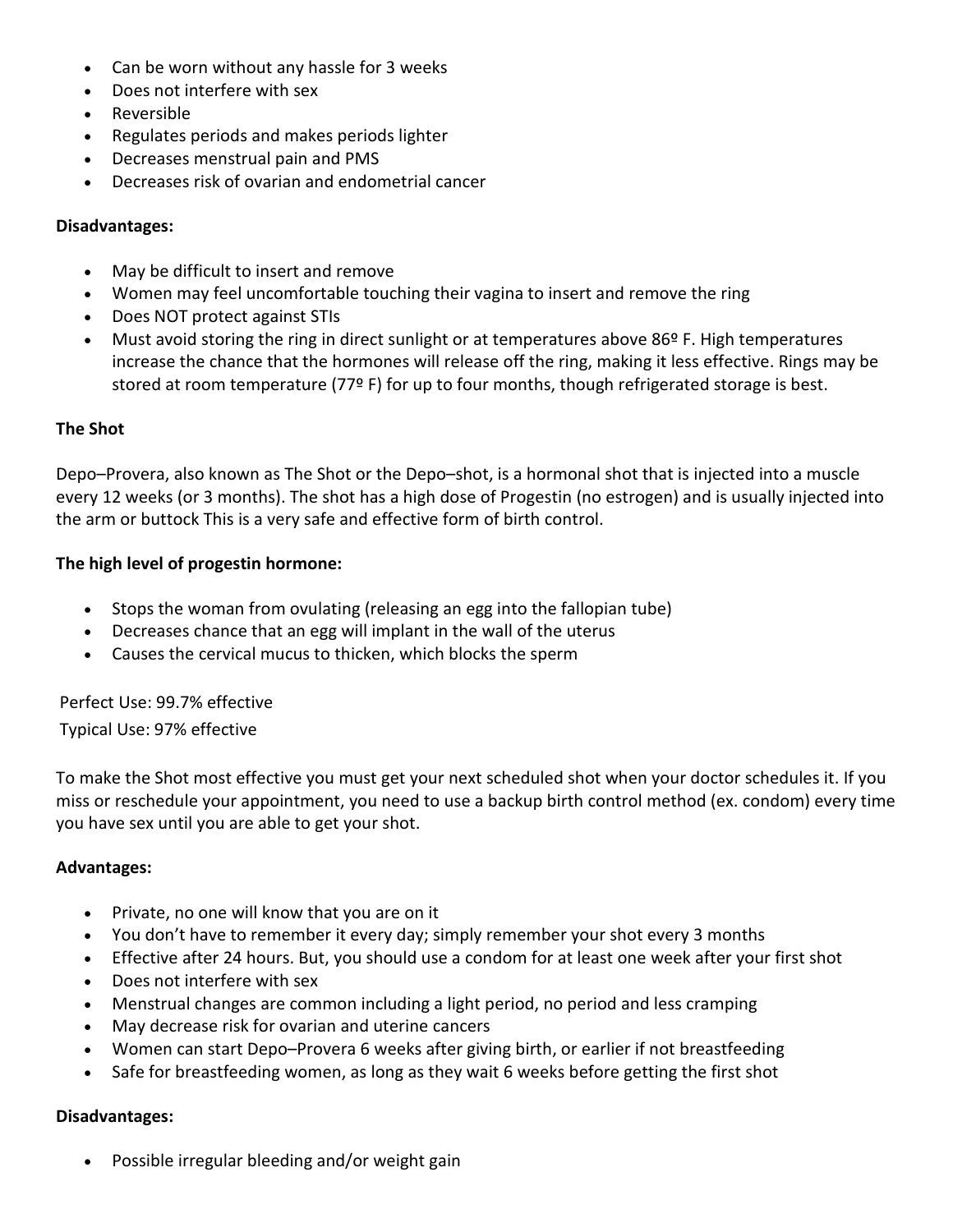- May experience breast tenderness
- Long–term Depo users may experience bone density loss and risk of osteoporosis
- Does NOT protect against sexually transmitted infections, including HIV/AIDS
- Requires a shot every 3 months; must return to the doctor every 11 to 13 weeks
- Not possible to discontinue immediately; must wait 3 months until hormones have worn off if you are having bad side effects or wish to become pregnant

#### **The Facts about Depo and Weight Gain**

On average, women gain 5.4 pounds in the first year of Depo use. Studies have shown that 70% of Depo users gain about 5 pounds, 20% lose weight and 10% have no weight change. If you are concerned about your weight, remember that gaining 5 pounds while on Depo–Provera is better than gaining 25 pounds or more during an unplanned pregnancy. To prevent weight gain; continue to eat healthy, control your portion sizes, exercise and drink 10 glasses of water a day.

#### **Spermicide**

#### **What is Spemicide?**

Most spermicides contain nonoxynol–9, a chemical that kills sperm and therefore prevents pregnancy. Spermicide provides lubrication and can be used by itself, but is most effective when used with another birth control method like a condom or a diaphragm. Spermicide comes in many different forms that can all be purchased at a drug store without a prescription.

#### **Vaginal spermicide alone:**

Perfect use: 82% effective Typical use: 71% effective

When a vaginal spermicide is used with a condom, effectiveness increases to 99%.

# **Types of Spermicide**

(Always follow the directions on the packaging to make the use of the product most effective.)

- Foam has the consistency of shaving cream and is inserted into the vagina with an applicator.
- Creams and Jellies can be inserted into the vagina with an applicator and/or rubbed on the penis. Creams and jellies are often used with a diaphragm or a cervical cap.
- Vaginal Contraceptive Film (VCF) comes in thin squares that dissolve over the cervix. Fold the film in half and put the VCF over your cervix. Wait 15 minutes for the VCF to melt and become effective before beginning sex.
- Vaginal Suppositories are capsules that dissolve in the vagina. They are inserted into the vagina like a tampon and pushed up to the cervix. It takes about 20 minutes for the suppository to become effective.

#### **Advantages:**

- Available without a prescription
- Lubrication may increase pleasure
- Does not affect future fertility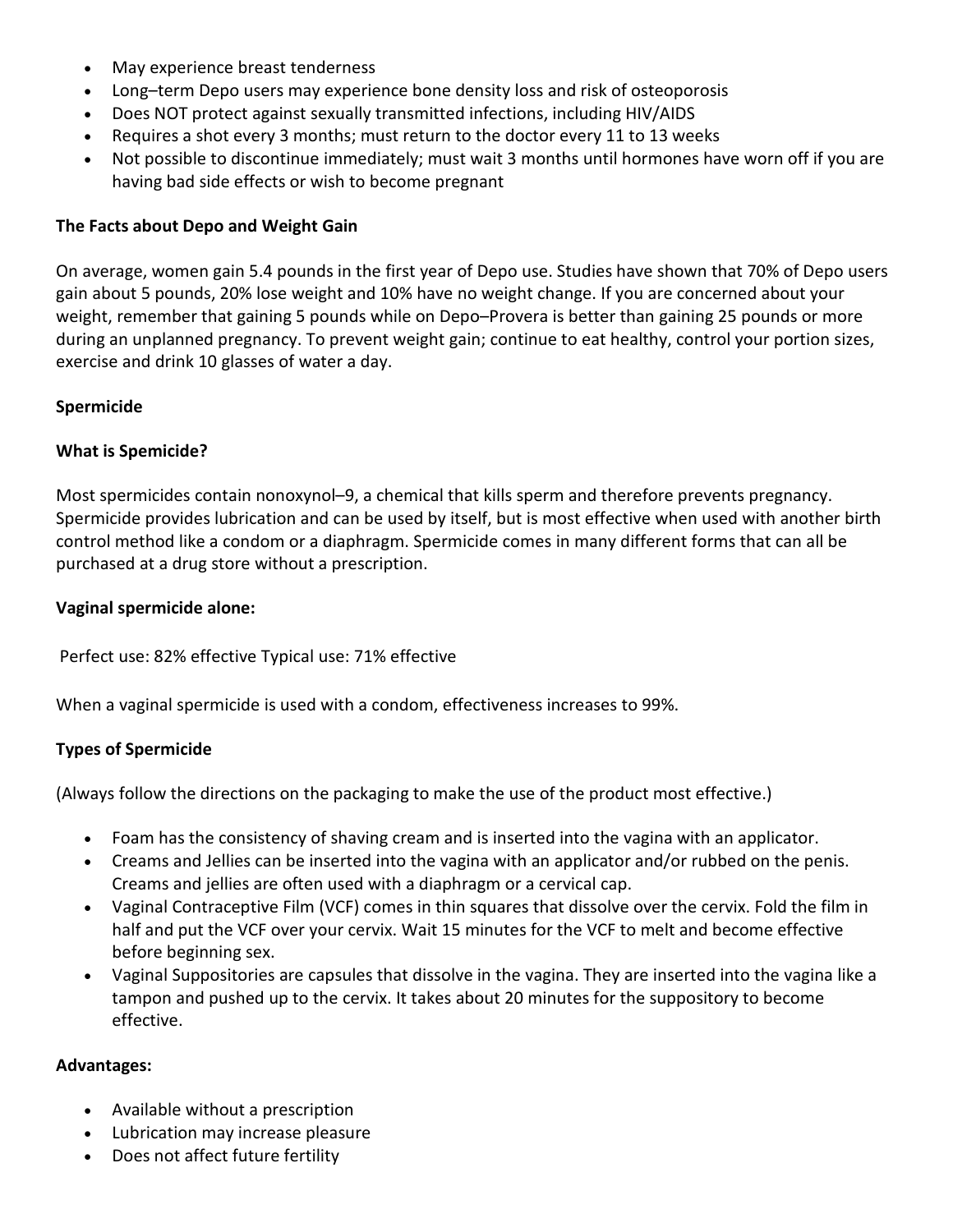• Use can be a part of sex play

#### **Disadvantages:**

- Does not protect against sexually transmitted infections, including HIV/AIDS
- Possible genital irritation and may increase the risk of vaginal and urinary infections
- Can be messy
- Some types are not effective until 10–20 minutes after placing in the vagina
- Additional application is needed for each act of vaginal intercourse

#### **Tubal Ligation & Vasectomy**

Tubal Ligation and Vasectomy are permanent birth control methods that require surgery and are usually irreversible.

#### **What is Tubal Ligation?**

Tubal ligation is commonly known as "getting your tubes tied." It is a permanent method of sterilization for women. After having a tubal ligation you will NOT be able to get pregnant.

#### **What is Done?**

During surgery, the woman's fallopian tubes are cut, burned, or blocked with rings, bands, or clips. This procedure stops the egg from traveling down the fallopian tube to reach the sperm and stops the sperm from reaching the egg; therefore, this method is very effective (99.5% effective).

#### **Advantages:**

- Permanent
- Does not interfere with sex
- Requires no daily attention

#### **Disadvantages:**

- Does not protect against sexually transmitted infections, including HIV/AIDS
- Requires surgery
- More complicated than a vasectomy
- Possible regret

#### **What is a Vasectomy?**

Vasectomy is a permanent method of sterilization for men. After having a vasectomy a man will not be able to get a woman pregnant.

#### **What is Done?**

During a minor surgical procedure (taking about 15 minutes) the doctor cuts or blocks the tubes in the scrotum that carry the sperm to join the semen before ejaculation. The man will still ejaculate but the semen will not contain any sperm. This method is 99.9% effective and permanent 6 weeks after the procedure.